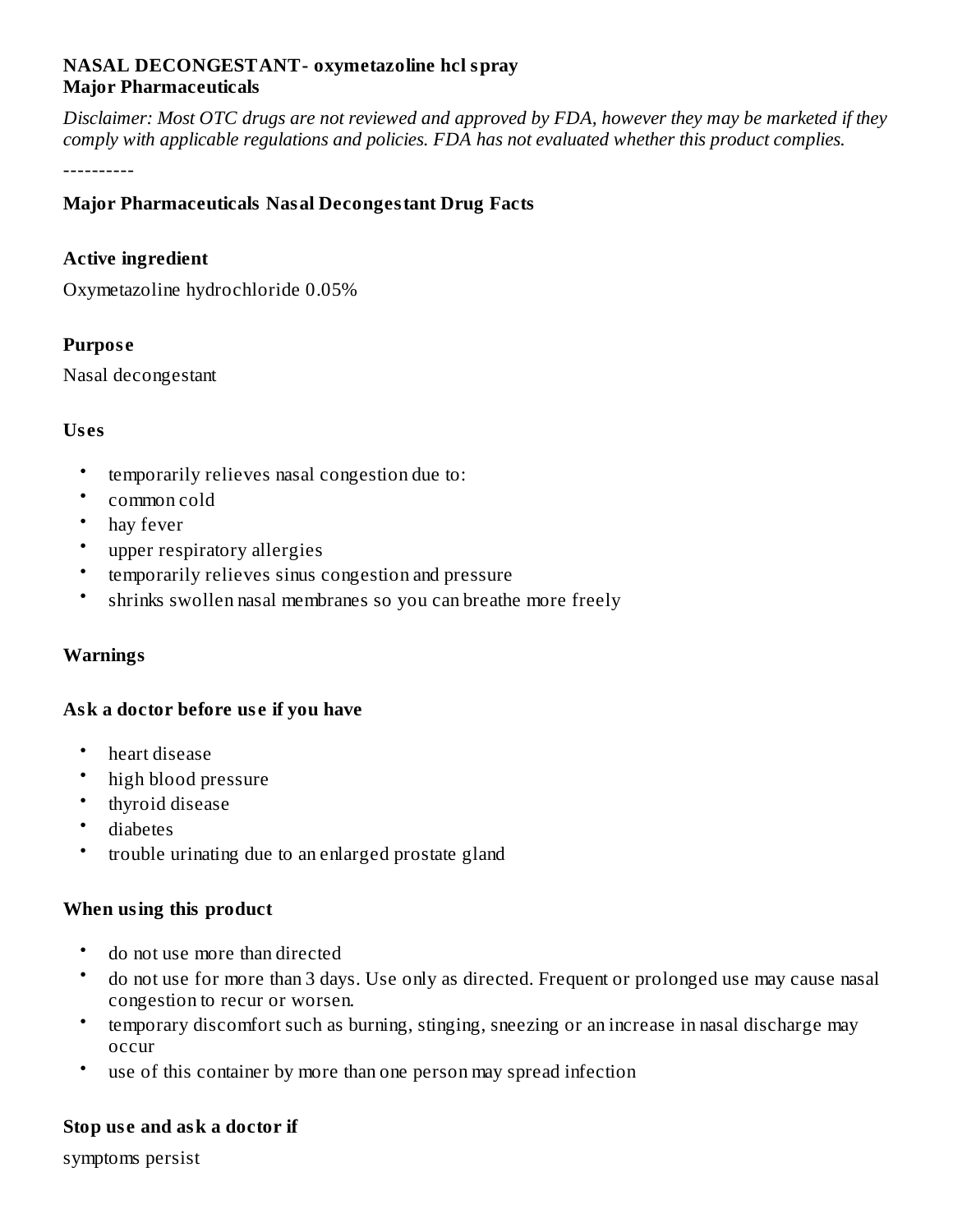# **If pregnant or breast-feeding,**

ask a health professional before use.

## **Keep out of reach of children.**

If swallowed, get medical help or contact a Poison Control Center right away (1-800-222-1222).

## **Directions**

- adults and children 6 to under 12 years of age (with adult supervision): 2 or 3 sprays in each nostril not more often than every 10 to 12 hours. Do not exceed 2 doses in any 24-hour period.
- children under 6 years of age: ask a doctor

To Use: Shake well before use. Hold white tabs, SQUEEZE grooved area of cap FIRMLY and turn counter clockwise. Before using the first time, prime metered pump by depressing pump firmly several times. To spray, hold bottle with thumb at base and nozzle between first and second fingers. Without tilting head, insert nozzle into nostril. Fully depress rim with a firm, even stroke and sniff deeply. Wipe nozzle clean after use. Secure cap after use.

## **Other information**

- store at 20-25 $^{\circ}$ C (68-77 $^{\circ}$ F)
- retain carton for future reference on full labeling

## **Inactive ingredients**

benzalkonium chloride solution, benzyl alcohol, dibasic sodium phosphate, edetate disodium, microcrystalline cellulose and carboxymethylcellulose sodium, monobasic sodium phosphate, polyethylene glycol, povidone, purified water

## **Questions or comments?**

**1-800-616-2471**

**Principal Display Panel** Soothing – 12 Hour NASAL DECONGESTANT Spray Original Oxymetazoline hydrochloride 0.05% Compare to active ingredient of Afrin® No Drip 1 FL. OZ. (30 mL)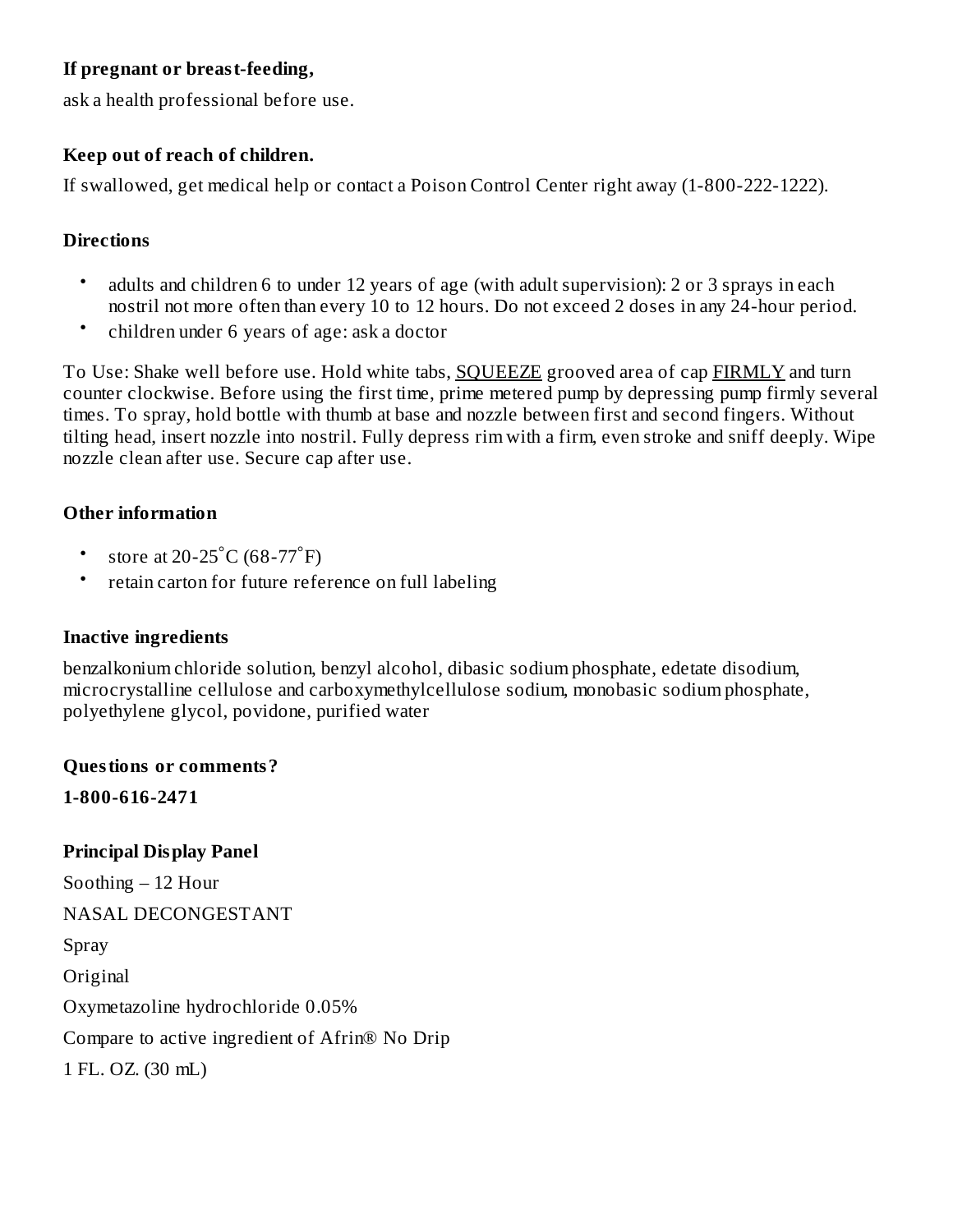

| NASAL DECONGESTANT             |                |                    |               |  |  |  |  |
|--------------------------------|----------------|--------------------|---------------|--|--|--|--|
| oxymetazoline hcl spray        |                |                    |               |  |  |  |  |
|                                |                |                    |               |  |  |  |  |
| <b>Product Information</b>     |                |                    |               |  |  |  |  |
| <b>Product Type</b>            | HUMAN OTC DRUG | Item Code (Source) | NDC:0904-6761 |  |  |  |  |
| <b>Route of Administration</b> | NASAL          |                    |               |  |  |  |  |
|                                |                |                    |               |  |  |  |  |
|                                |                |                    |               |  |  |  |  |